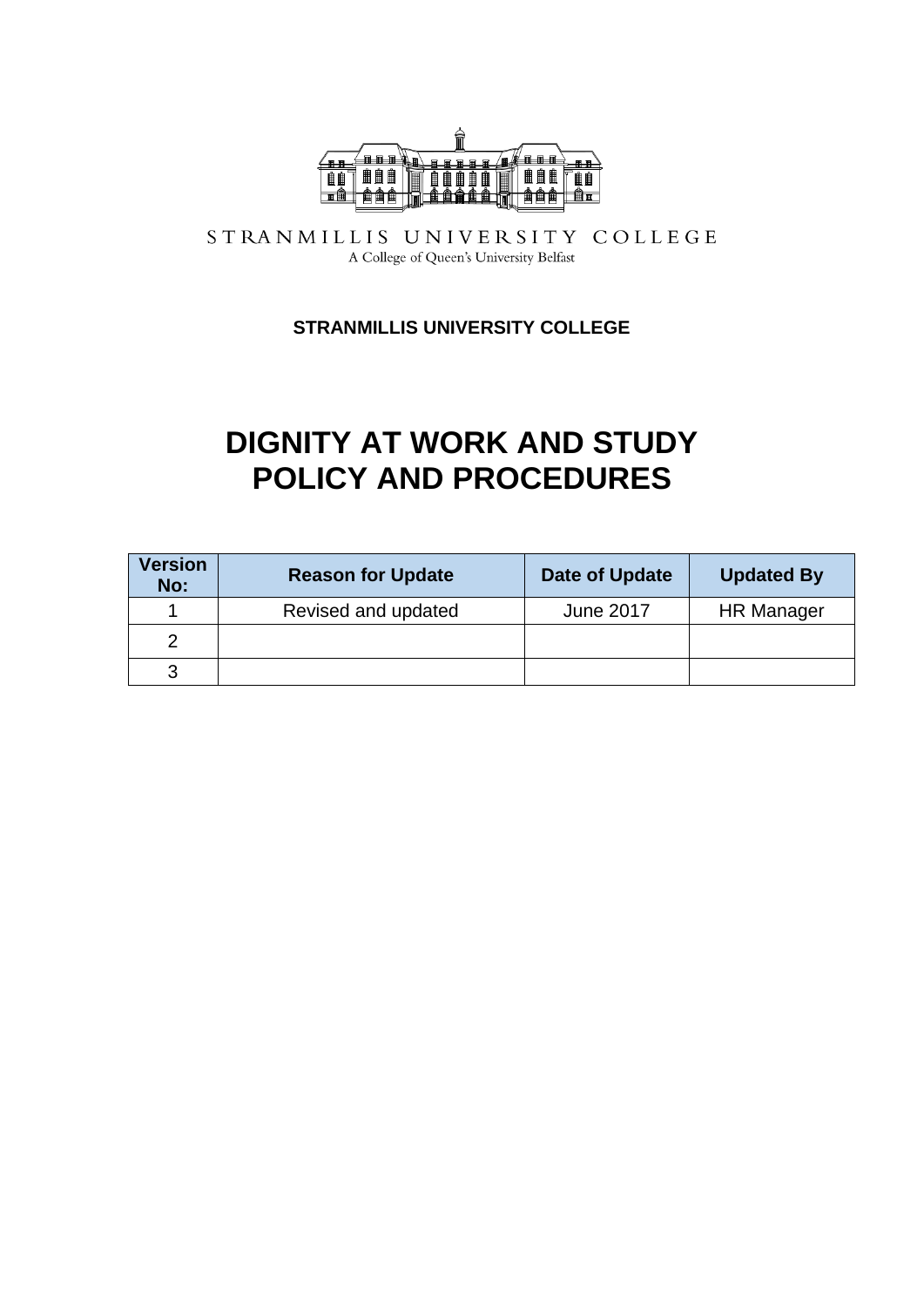#### **1: Policy Statement**

- 1.1 Stranmillis University College is committed to equality of opportunity for all of its staff and student and to promoting a good and harmonious work and study environment in which staff and students can fulfil their personal potential. Every individual in the College community should be treated with dignity and respect.
- 1.2 The purpose of this policy is to assist in the development and promotion of a working and learning environment in which harassment and bullying are known to be unacceptable and where individuals have the confidence to deal with harassment and bullying without fear of ridicule or reprisals.
- 1.3 The University College believes that such a safe and positive environment will support the organisation in attracting and retaining the best students and staff, and will provide the highest quality learning and working environment.
- 1.4 The University College adopts a zero-tolerance approach to behaviour which amounts to bullying or harassment. Any incident of harassment or bullying will be regarded seriously and can be grounds for disciplinary action including dismissal or expulsion.
- 1.5 This policy aims to ensure that if harassment or bullying does occur adequate procedures are readily available to deal with the problem and prevent it from happening again. When formal allegations are made regarding breaches of the Policy, the University College undertakes to promptly respond to complaints and to treat them with due respect, appropriate confidentiality and fairness.
- 1.6 The principles of equity, reasonableness and natural justice will dictate the operation of this policy at all times.
- 1.7 This policy should be read in conjunction with other University College policies and procedures, as necessary, such as:
	- Staff Code of Conduct
	- Staff Grievance Policy and Procedure
	- Staff Disciplinary Policy and Procedure
	- Student Disciplinary Procedures
	- Computer Use Regulations
	- Social Media Policy
	- International Development Health, Safety and Welfare Policy and Procedures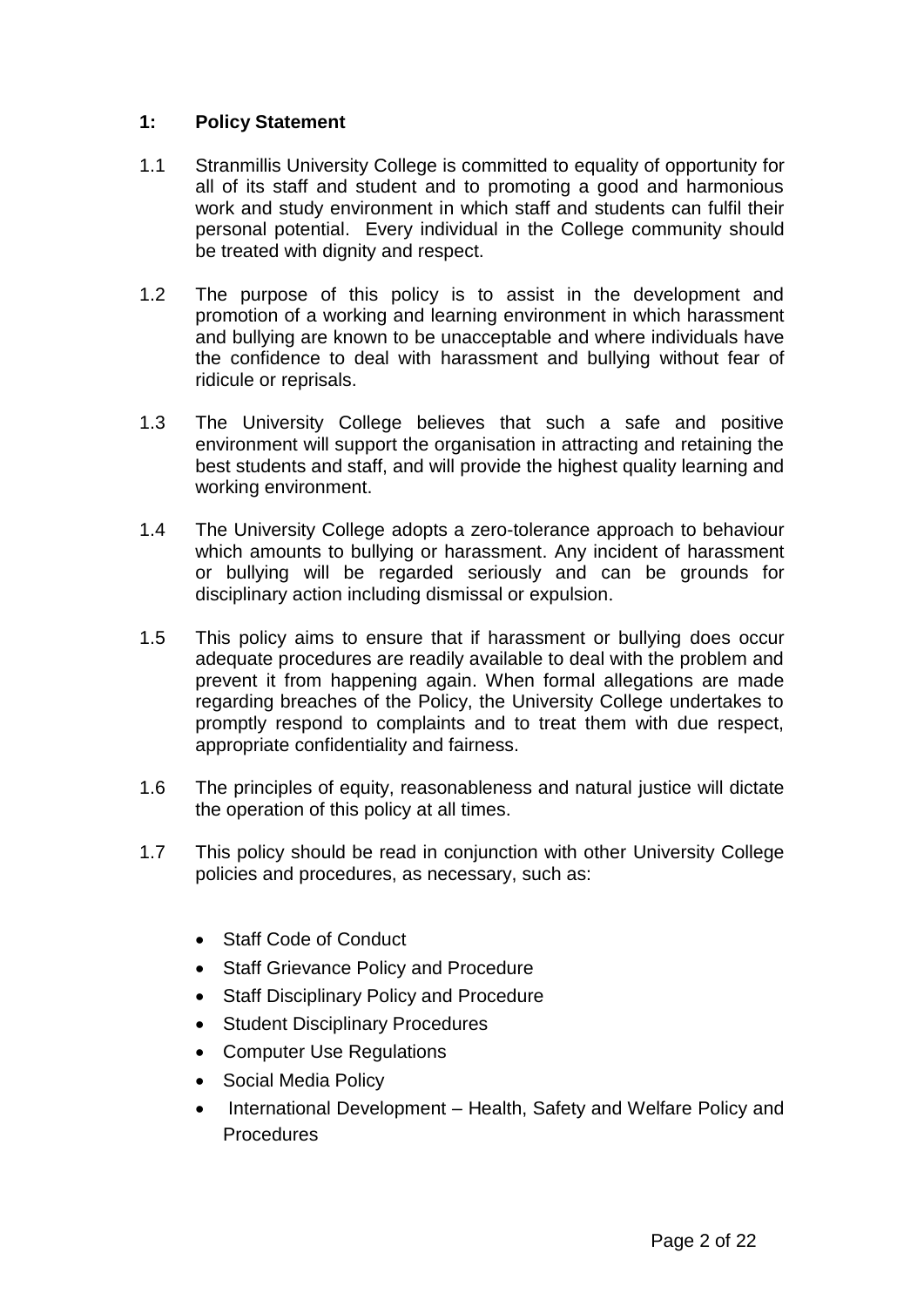#### 2 **Scope**

- 2.1 The Policy applies to all students and staff of the University College as well as applying to behaviour by visitors towards University College students or staff or vice versa.
- 2.2 The Policy applies to all staff and those contracted to work at, or for, the University College. It is applicable during working hours and outside where behaviour may be unacceptable under this policy towards a University College staff member or student e.g. online or at social events or conferences.
- 2.3 Dignity at Work and Study issues may arise between two or more members of staff, two or more students, a member of staff and a student, a visitor and a member or staff or student. This policy applies to all such circumstances.
- 2.4 The Policy also applies to Stranmillis University College students' conduct towards other students and staff off the University College's premises, including online and during all University College-related activities.
- 2.5 Social media should not be used by students and staff in a way that breaches the Dignity at Work and Study Policy (for further details see the University College Computer Use Regulations and Social Media Policy). Students and staff should not, therefore, engage in any conduct online that would not be acceptable. For example, making derogatory remarks, bullying, intimidating or harassing other users, using insults or posting content that is hateful, slanderous, threatening, discriminatory or pornographic.
- 2.6 If a student or member of staff suffers harassment, bullying or other unacceptable treatment while working outside the University College, such as placement, international visits, secondment or consultancy work, this should be brought to the attention of the University College tutor or line manager as well as to the supervising manager at the external organisation. It is likely that in such circumstances, the policies and procedures of the external organisation will apply and will be the framework within which such behaviour will be addressed. The University College will support its students and staff through this process in whatever way is considered appropriate. Students on international placements or staff on international business trips should also refer to the International Development – Health, Safety and Welfare Policy and Procedures.
- 2.7 An adapted version of the procedures will be used by the Chair of Governors to deal with any complaint about the Principal, members of the Senior Management Team or a Governor. Governors will be substituted for College officers where required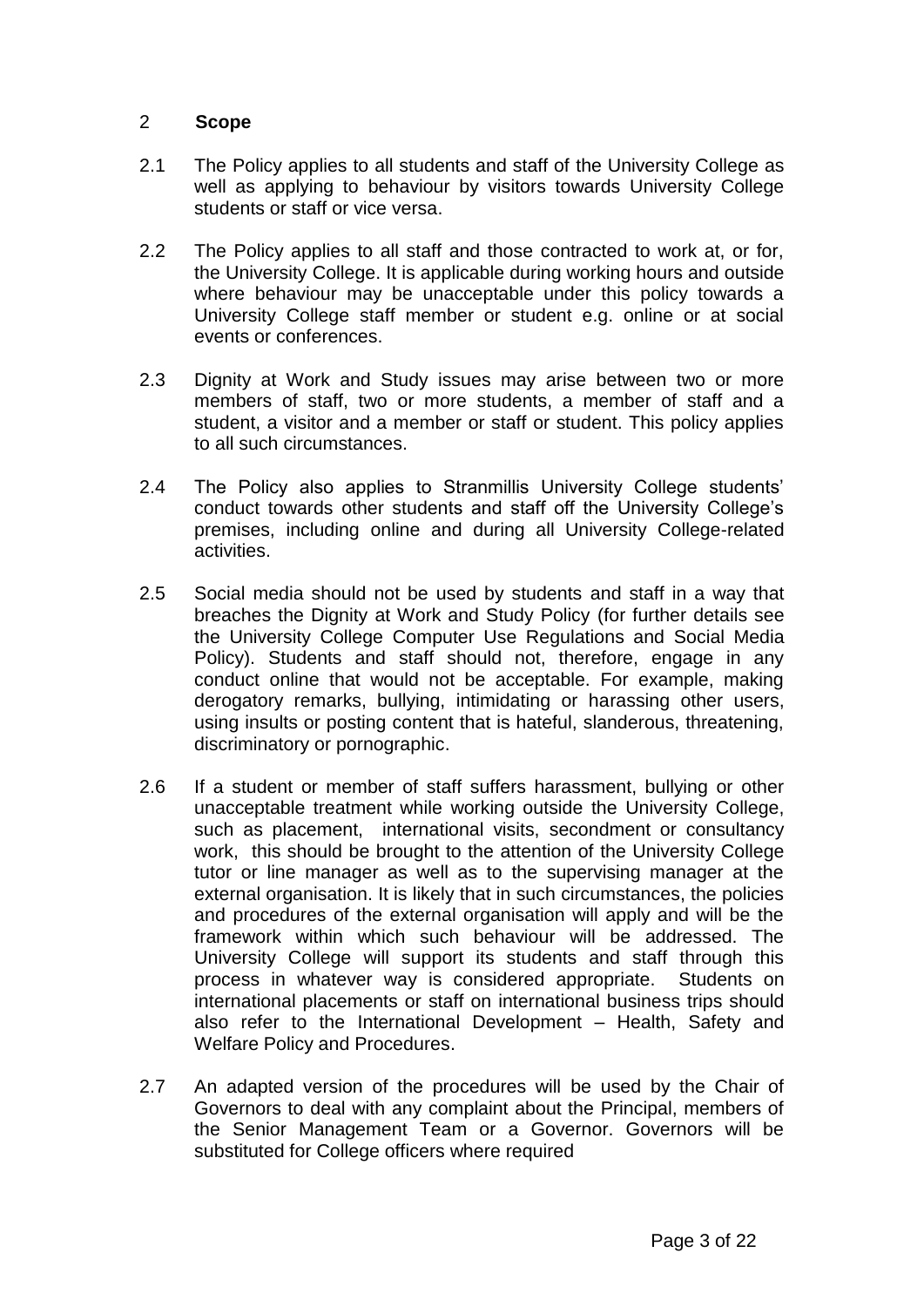## **3 Definitions**

## **3.1 Bullying**

- 3.1.1 There is no legal definition of bullying but it is generally accepted that bullying includes offensive, abusive, intimidating, malicious or insulting behaviour and which makes the recipient feel upset, threatened, humiliated or vulnerable and undermines their ability and confidence. (see examples set out in Appendix 1)
- 3.1.2 Vigorous speech and comment, academic debate and legitimate management of the performance of staff or students can be distinguished from bullying behaviour. However, care should be taken to ensure that neither staff nor students are made to feel intimidated.
- 3.1.3 Line Managers are responsible for ensuring that staff who report to them perform their duties to an acceptable standard. Bullying does not, therefore, include legitimate, justifiable, and appropriately conducted criticism of an employee's behaviour or job performance. An assertive management style would in itself not constitute bullying. However, if assertiveness on the part of the manager gives way to aggression, it is likely to become destructive rather than constructive and could constitute bullying.

## **3.2 Harassment**

- 3.2.1 Harassment is defined in equality legislation as "unwanted conduct" related to religious belief; political opinion; sex; gender reassignment; race; sexual orientation; disability; or age, which has the purpose or effect of violating a person's dignity or of creating an intimidating hostile, degrading, humiliating, or offensive environment for that person. Harassment is unacceptable behaviour, which can range from violence to more subtle behaviour such as ignoring an individual at work or study. Harassment may be physical (such as unnecessary body contact), verbal (e.g., offensive jokes) or non-verbal (e.g., ostracising or isolating an individual or sending unwanted emails). (see examples set out in Appendix 1) Indirect victims, which is those not personally subjected to the unwanted conduct may also make a claim for harassment related to their sex.
- 3.2.2 It subjects an individual or a group to unwelcome attention, intimidation, humiliation, ridicule, offence or loss of privacy. It is unwanted by the recipient and continues after an objection is made, although a single incident may be serious enough to constitute harassment and justify a complaint.
- 3.2.3 Differences in attitude, background, experience and culture can mean that what is perceived as harassment by one person may not seem so to another. The grounds for a claim for harassment will be valid if any reasonable individual deems it to have occurred.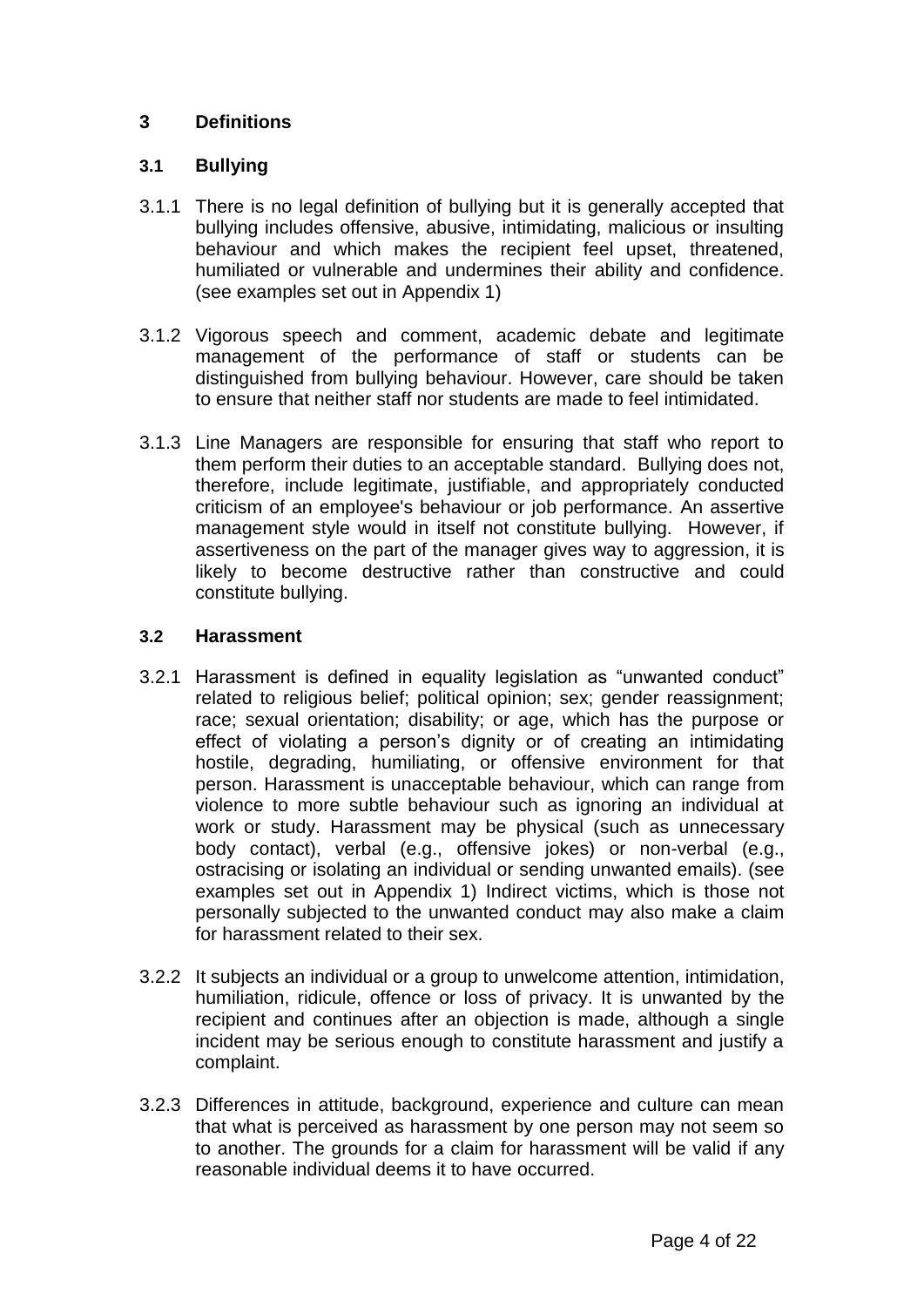3.2.4 A list of behaviours are outlined in Appendix 1, which while not exhaustive, may be forms of harassment and bullying.

### **4 Rights and Responsibilities**

#### **4.1 Rights**

- 4.1.1 As members of the College community, members of staff and students have rights that they can expect to be upheld under the Dignity at Work and Study Policy.
- 4.1.2 Individuals have the right to:
	- be treated with respect and dignity;
	- work and/or study in an environment free from harassment, bullying, intimidation and victimisation;
	- expect the appropriate level of confidentiality to be extended;
	- equitable treatment, irrespective of status;
	- **Figure 1** request education about this policy;
	- be accompanied to any meeting, relating to circumstances of alleged harassment or bullying by an Equality Adviser, work colleague, Trade Union representative , or fellow student (such as the SRC President or a member of the SRC Executive).
- 4.1.3 If a person believes that they are being harassed or bullied, they have the right to:
	- seek support and assistance;
	- decide the level of action they wish to take if they believe they are being harassed or bullied i.e. informal action, formal action or no action;
	- make a formal complaint ;
	- be protected from victimisation, due to raising a complaint.
- 4.1.4 If a person has a formal complaint made against them, they have the right to:
	- an initial assumption of innocence pending the outcome of an investigation:
	- be clear about the nature of the complaint;
	- have a copy of the written complaint together with any relevant documentation and material;
	- **a** fair hearing.

## **4.2 Responsibilities**

4.2.1 To ensure that individuals' rights are upheld and that an environment free from harassment and bullying can be achieved and maintained, members of the College community have the following responsibilities: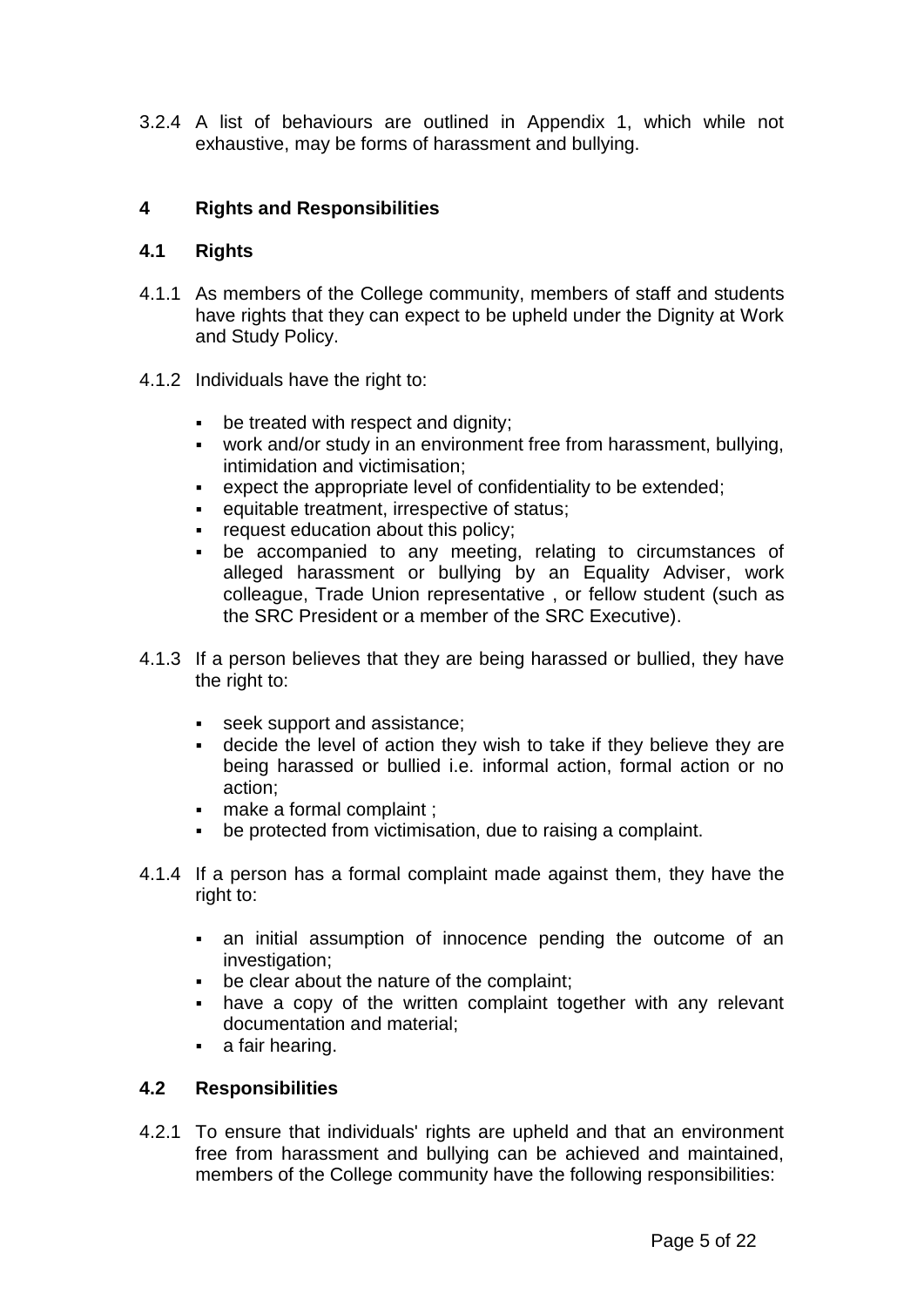#### Staff and Students

- 4.2.2 All members of staff and students have responsibility for:
	- familiarising themselves with the Dignity at Work and Study Policy;
	- contributing towards a positive working and learning culture and environment in the University College;
	- respecting the dignity of all members of the University College community;
	- contributing towards preserving individuals' confidentiality by not participating in rumours or gossip;
	- challenging instances of harassment and bullying, where they feel able to do so;
	- co-operating, as necessary, with investigations into complaints of harassment or bullying;
	- **identifying issues and raising any concerns.**
- 4.2.3 If a member of staff or student believes they are being harassed or bullied and wish to have the situation resolved, they are responsible for:
	- **EXED** identifying the problem and playing their part in resolving the issue;
	- seeking help and support as soon as possible;
	- providing the evidence to support the complaint in the recommended format;
	- giving the College the opportunity to resolve the issue, at the lowest level which this individual feels is appropriate;
	- seriously considering the options for resolution;
	- making reasonable efforts to make the recommended solution work;
	- accepting that if they decide to take no action, it may not be possible for the problem to be resolved.

#### 4.2.4 Managers:

In addition to the responsibilities that apply to them as employees, those who manage staff also have a responsibility to:

- support the institutional culture of respecting the dignity of the individual, and to act as a role model ;
- discuss and raise awareness of the Dignity at Work and Study Policy, ensuring that staff are reminded about the policy on an annual basis;
- provide guidance to staff on acceptable and unacceptable behaviour at work;
- challenge instances of harassment and bullying that occur within their own area of management responsibility and take disciplinary action where appropriate;
- enable complainants to take action without fear of repercussions or victimisation;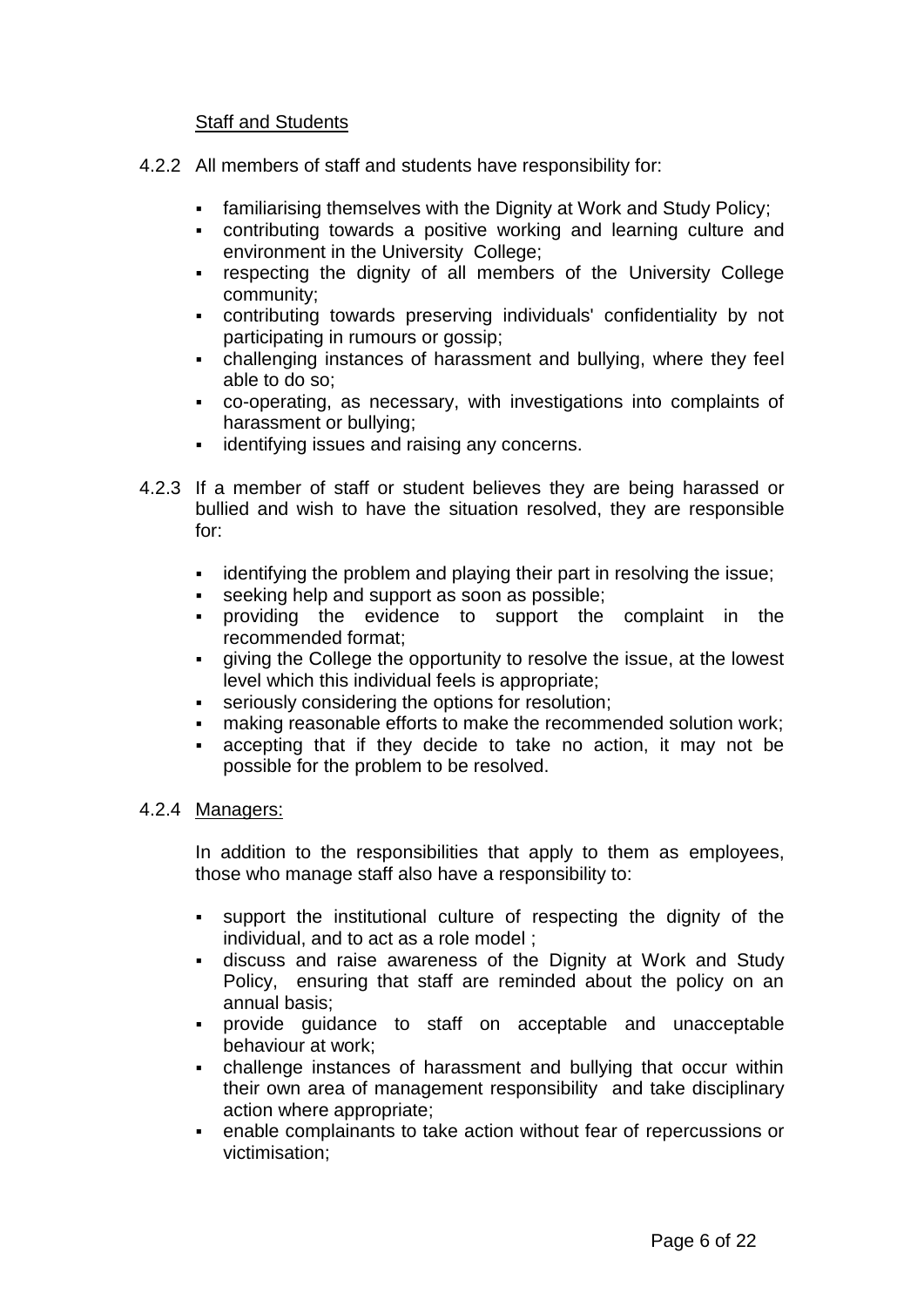fully play their role, as outlined above, in ensuring that the workplace is free from harassment and bullying.

Those in positions of authority have both a right and responsibility to discharge managerial duties. In so doing they may need to adopt a firm or assertive style, but they should take care not to demean, devalue or intimidate staff or students.

Those in managerial or supervisory roles have a responsibility to promote a culture free from unacceptable behaviour, and to react to any allegations of harassment/bullying as quickly as possible. In the same way, those responsible for student welfare must react to such allegations appropriately.

#### **5. Breaches of Policy**

#### **5.1 Informal Resolution**

**is likely to be inappropriate**.

5.1.1 If a student or member of staff feels that they are being subjected to bullying, harassment or other unacceptable behaviours identified in the Policy, they may, in the first instance, attempt to raise the matter informally by making the alleged perpetrator aware that they find their behaviour or action inappropriate and unacceptable and want it to stop. It is often the case that the alleged perpetrator is not aware of the impact of their behaviour. This can be done face to face or in writing, in which case a copy of the letter/email sent should be kept. **However in circumstances where there are serious allegations against another member of staff or student, particularly where the allegations may constitute a criminal offence, informal resolution** 

5.1.2 The individual should keep a record of events which have caused concern or distress and the effect they have had on them, to inform their discussion with the alleged perpetrator.

- 5.1.3 If the student or member of staff does not feel able to make a direct approach to the person concerned, this will not constitute consent to the alleged bullying or harassment, nor will it prejudice any formal complaint they may bring.
- 5.1.4 Students can seek support and advice from the Students' Union or the University College Student Support Services.
- 5.1.5 Staff can seek support and advice from their line manager, the Human Resources Department and/or trade union representatives.
- 5.1.6 The University College also engages a network of volunteer Equality Advisors, staff and students who are trained to support to any staff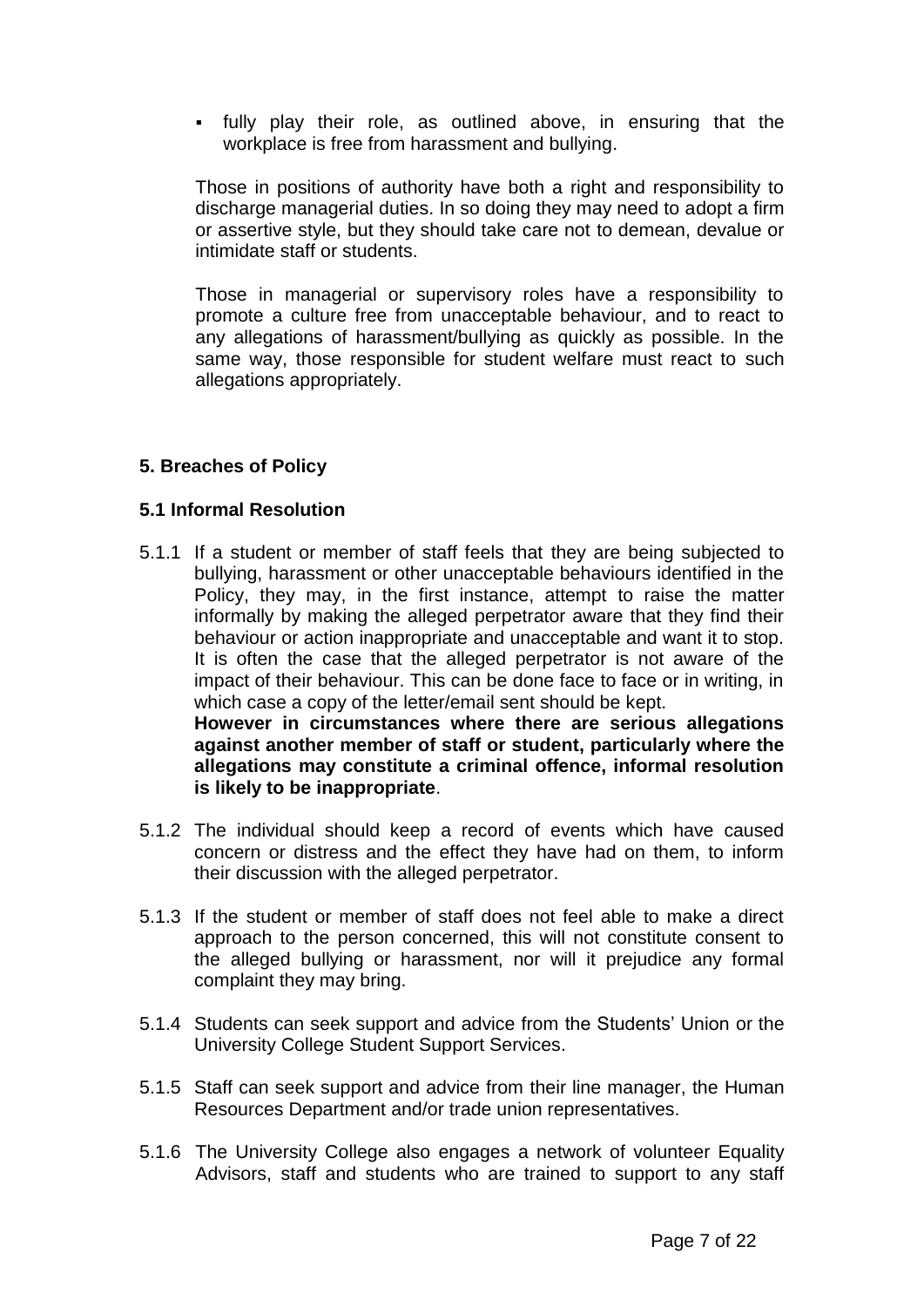member or student who feels they are being harassed or bullied. The role of the Equality Advisor is set out in more detail Appendix 2.

- 5.1.7 The Adviser will help the individual review options and support them through the process of deciding upon, and taking, any appropriate action should they wish. Everything discussed with an Equality Advisor will remain confidential, should an individual so wish, unless the Equality Adviser judges that there is an unacceptable risk to the individual, another person, or to the College. If this is the case, the situation will be discussed with the individual and the Equality Advisor will refer the matter to the Human Resources Manager, or if it relates to a student to the Director of Student and Learning Services. There may also be occasions when, in order to give the best possible support, the Equality Adviser may need to seek advice from someone else in the University College. If this is the case, the individual's permission will first be sought and their identity will not be conveyed to the third party. Equality Advisor will keep a record of the advice provided.
- 5.1.8 It is expected that every effort to achieve a mutually agreed informal resolution to the complaint will be made by both parties, wherever possible and appropriate. Early and open intervention is actively encouraged.

#### **5.2 Mediation**

- 5.2.1 If an informal, direct approach has not worked or the individual does not feel able to pursue this alone, mediation may help to create open discussion and help the parties to communicate and develop an agreement for working together in the future.
- 5.2.2 Mediation is a confidential and non-adversarial way of resolving issues and re-establishing working relationships that may have deteriorated or even broken down, by bringing in an impartial third party, the mediator. Mediation is entirely voluntary and can only proceed where both parties agree to it.
- 5.2.3 Staff can request access to an independent mediator via the Human Resources Department, who will advise whether mediation is appropriate or recommend a move to the formal stage of the Procedure might be more appropriate.

#### **6. Formal Procedures**

- 6.1 Initiating the Formal Procedure
- 6.1.1 If informal attempts have been unsuccessful, or if the behaviour is too serious to be dealt with informally, an individual has the right to make a formal complaint under this policy.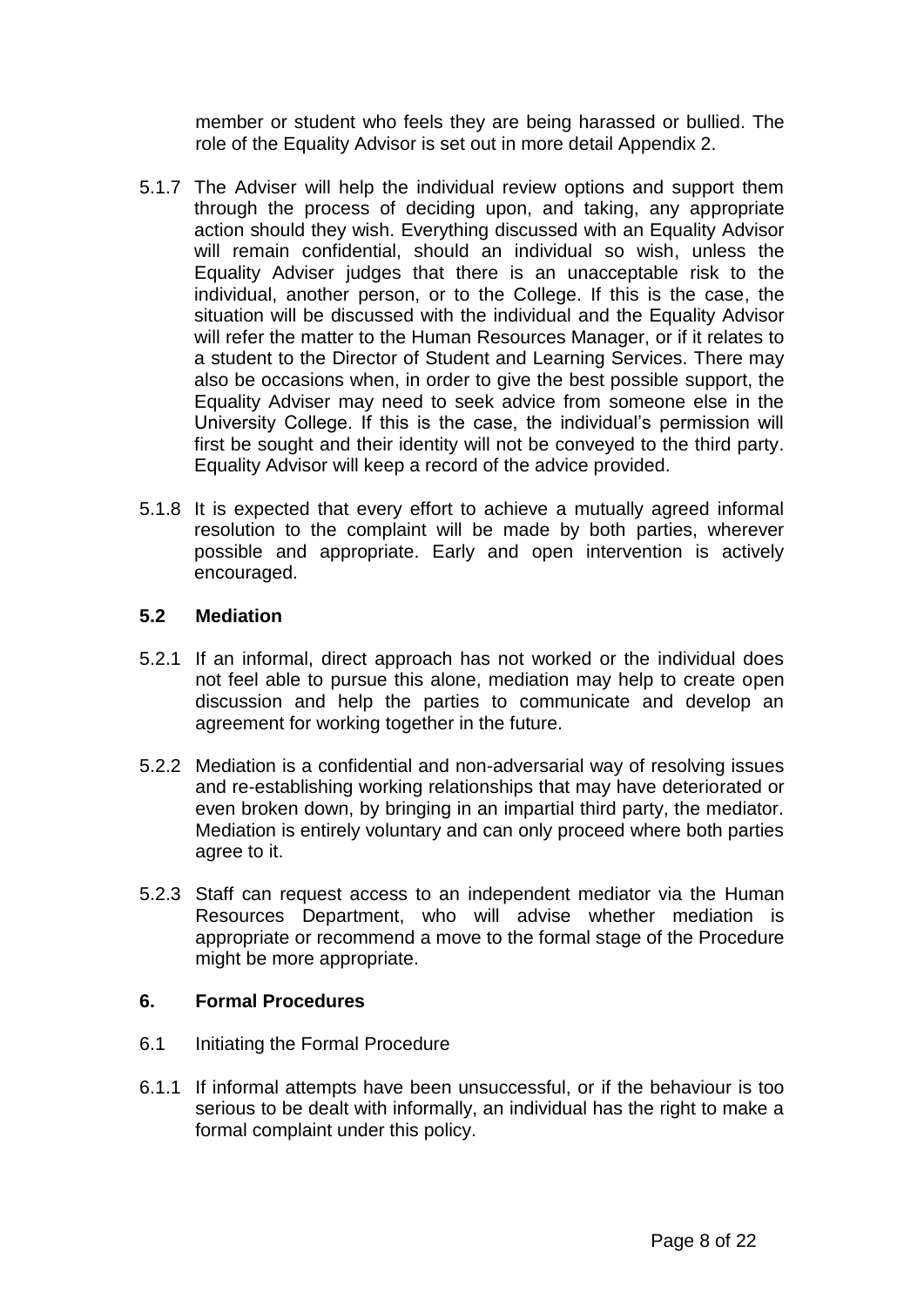- 6.1.2 A formal complaint must be submitted in writing to the Human Resources Manager if the complainant is a member of staff or the Director of Student and Learning Support Services if the complainant is a student. The written complaint must specify the name(s) of the alleged harasser(s), clearly identify what the complaint is about, providing details of specific incidents including dates, and names of witnesses if there are any.
- 6.1.3 If the complaint is about the Principal or a Governor, the individual should raise the matter with the Governing Body in writing via the Secretary of the Governing Body. Governors are expected to adhere to their Code of Conduct. Any complaints about the Chair of Governors should be referred via the Secretary to the Governing Body to the Permanent Secretary.
- 6.1.4 It may be necessary to make a reasonable adjustment for a disabled person or for someone who is not fluent in English or sufficiently literate to do put a complaint in writing. Assistance with writing the complaint can be provided by an Equality Advisor or by requesting assistance via the Human Resources Department or Student Support Services.
- 6.1.5 A line manager who witnesses behaviour by a member of staff which is unacceptable under this policy may initiate an investigation under the University College Dignity at Work and Study procedures. A tutor who witnesses behaviour by a student which is unacceptable under this policy should refer the matter to the Director of Student and Learning Services who may initiate an investigation under the Dignity at Work and Study procedures.
- 6.1.6 Under this policy complaints will not *normally* be investigated unless they are brought within 3 months of:
	- when the complainant had knowledge of (or can reasonably be expected to have knowledge of) the act(s) complained of,
	- last of a series of such acts was within 3 months.

However the University College may investigate a complaint which is out of time if it is considered just and equitable to do so, and it is believed to be in the interests of the individual and/or the University College.

- 6.2 Investigation of the Complaint
- 6.2.1 An Investigating Panel will be selected to investigate the complaint by the Principal in consultation with the Human Resources Department. Those investigating the complaint must be trained in handling such matters, must not be the harasser/bully, must follow set procedure rigorously, should be chosen (when achievable) with due sensitivity to the alleged victim's social identity, and should treat the matter in a confidential manner. Any specific requests by the alleged victim in relation to the social identity of the investigator should be accommodated where feasible.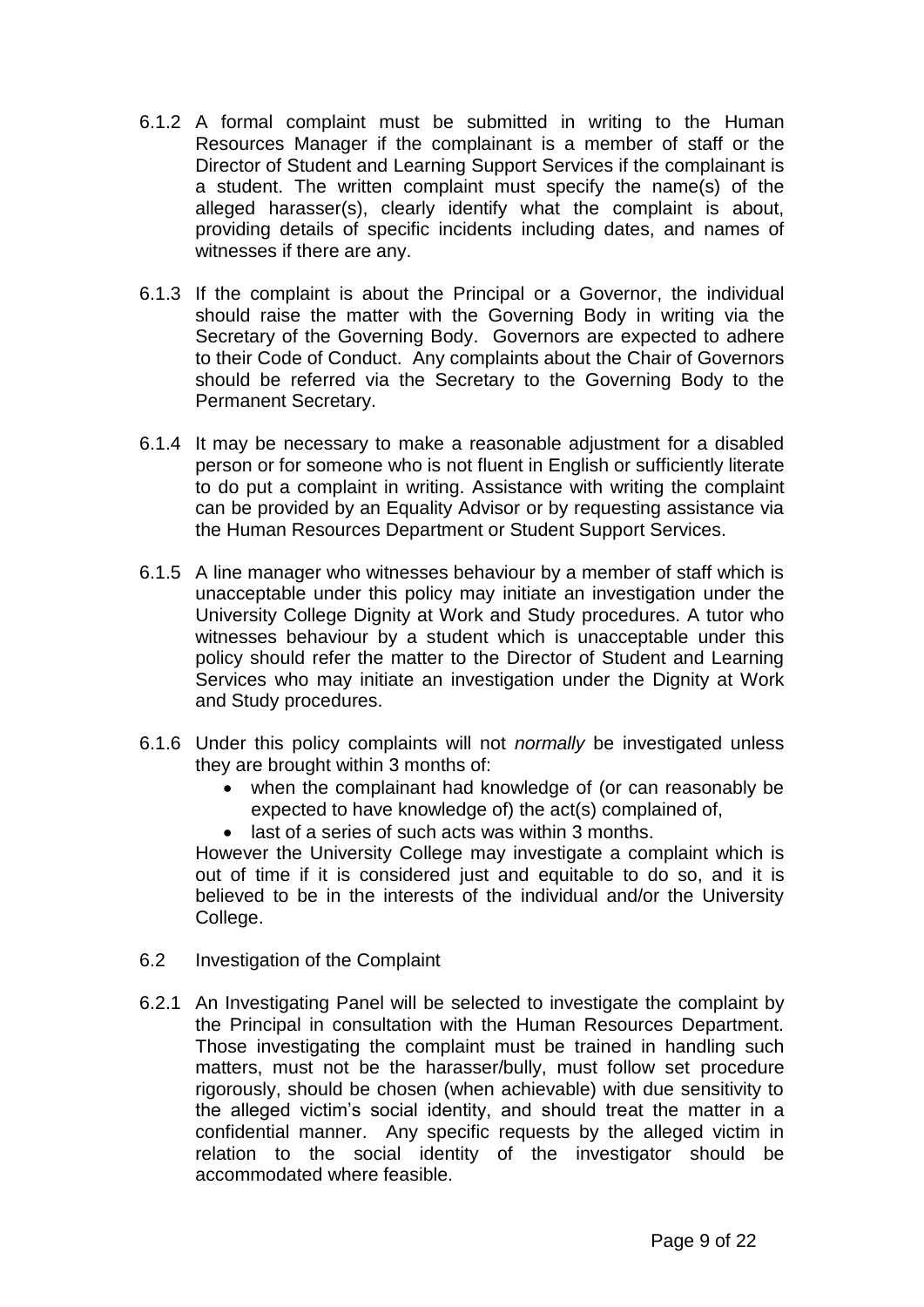- 6.2.2 In relation to complaints about students, a member of the Student Support Services team will act in a note taking capacity. In relation to complaints from or about staff, a member of the Human Resources Team will act in a note taking and advisory capacity.
- 6.2.3 At an early stage in the investigation the alleged perpetrator must be made aware by the panel of the nature and substance of the complaint being made against him/her orally and in writing, and advised of the stages in the procedure. The alleged harasser/bully should, be afforded the right of accompaniment by a work colleague or trade union representative to any investigatory meetings. The alleged perpetrator must be advised not to approach the complainant directly, nor to attempt to influence the actions of others. Such behaviours could be construed as further acts of harassment, bullying or victimisation.
- 6.2.4 The panel will interview both the complainant and the alleged perpetrator and any witnesses identified who may be able to assist with the investigation and will compile a report of the investigation to include direction as to the appropriate action to be taken and provide copies to the relevant parties.
- 6.3 Timescales

The University College will endeavour to ensure that all investigations are undertaken without unreasonable delay.

- 6.4.1 Outcome
- 6.4.1 Based on conclusions arrived at, the panel will decide on the appropriate action to be taken. Examples of action might include:
	- providing guidance to the complainant and/or the alleged harasser or bully;
	- personal development for either or both of the parties (e.g. team building, anger management);
	- counselling or any other measures considered appropriate for one or both parties;
	- **nediation**:
	- no action:
	- disciplinary action;
	- redeployment or a change in reporting arrangements.
- 6.4.1 Should the panel find that there has been behaviour considered to be unacceptable under the College's Dignity at Work and Study and warrants disciplinary action the matter will be dealt by a panel constituted in accordance with the Staff or Student Disciplinary procedures and who have not been previously involved. The investigation conducted under the Dignity at Work and Study policy will replace the investigation stage of those proceedings.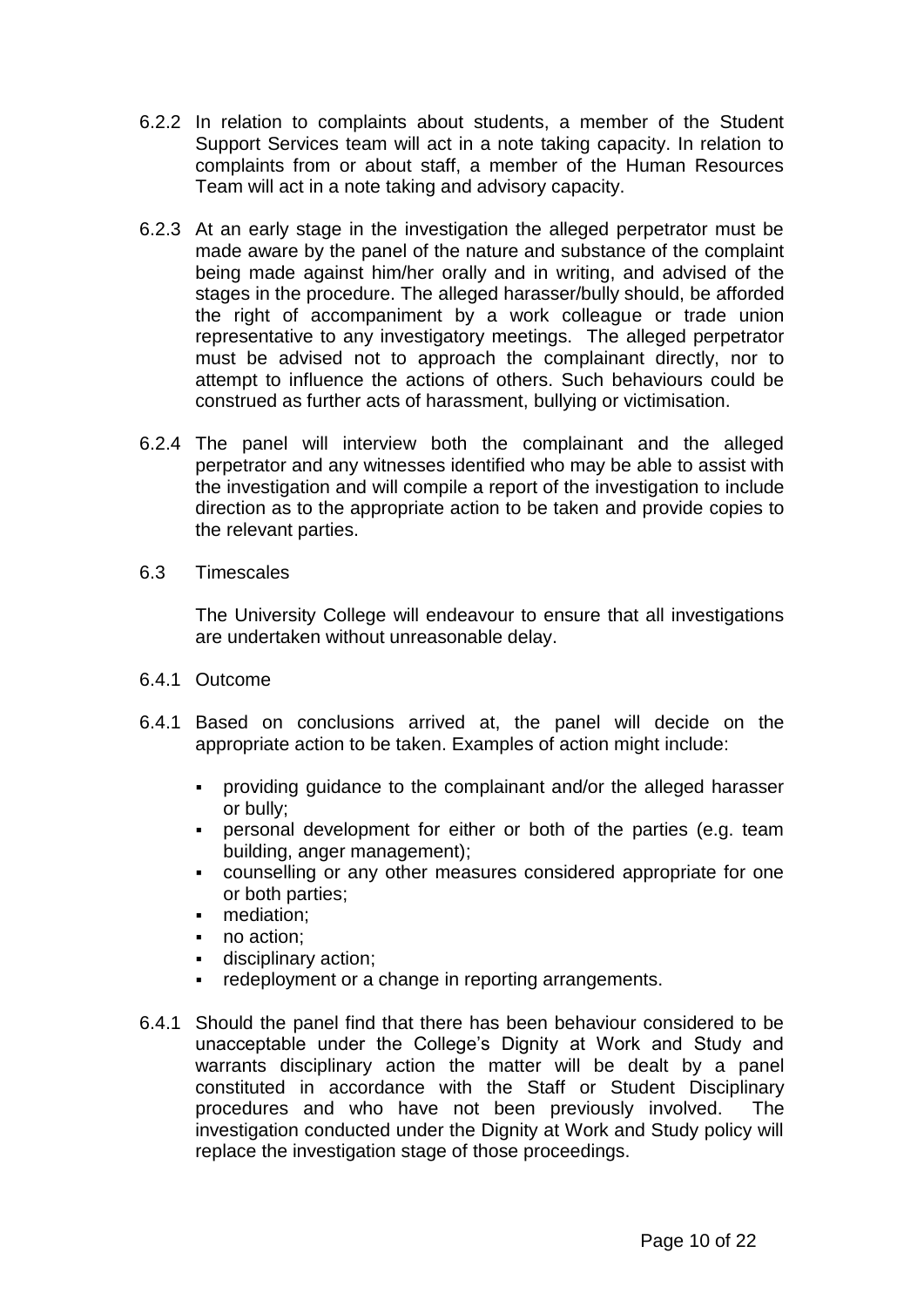The alleged harasser and victim shall be notified of the outcome as soon as reasonably practicable, of the recommendation(s) in response to the complaint, the reasons for the decision and the proposed action to deal with the complaint.

- 6.5 Appeal
- 6.5.1 The complainant will have the right of appeal if they are unsatisfied with the outcome.
- 6.5.2 A member of staff/student intending to appeal shall notify the **Human Resources Manager(staff) or Director of Student and Learning Services(students)** as appropriate in writing, **within 10 working days** from the date that they were notified of the University College's decision, and should set out the grounds of the appeal.
- 6.5.3 The appeal meeting will be conducted by a panel comprised of two members of more senior staff (where possible) or to Governors of the Permanent Secretary as appropriate, with no previous involvement with the case or the parties involved.
- 6.5.4 The appeal panel will be asked to consider the grounds of the appeal (e.g. specific grounds or based on the employee being unhappy with the original decision) with reference to the documentation and the procedures that had been followed. Following that meeting (at which the parties would continue to be entitled to accompaniment) the panel will inform the complainant of the final decision in writing.
- 6.5.5 Should disciplinary action be recommended and the alleged perpetrator be subject to a disciplinary sanction, an appeal may be made by that individual made under those procedures.
- 6.6 Case Review

At an agreed timescale after the case has been concluded those involved in investigating the case should review the case to ensure that the recommended actions have been put in place and to ensure relevant support is in place to protect the wellbeing of the staff or students involved.

#### **7 Confidentiality**

As far as reasonably practicable, strict confidentiality will be maintained throughout all investigations. However, there may be a need to refer to witnesses or directly involve others. Where it is necessary to interview witnesses, the importance of confidentiality will be emphasised. It will be explained to witnesses that any breach of confidentiality may lead to disciplinary action. All meetings and investigations will be treated confidentially, subject to any statutory requirements.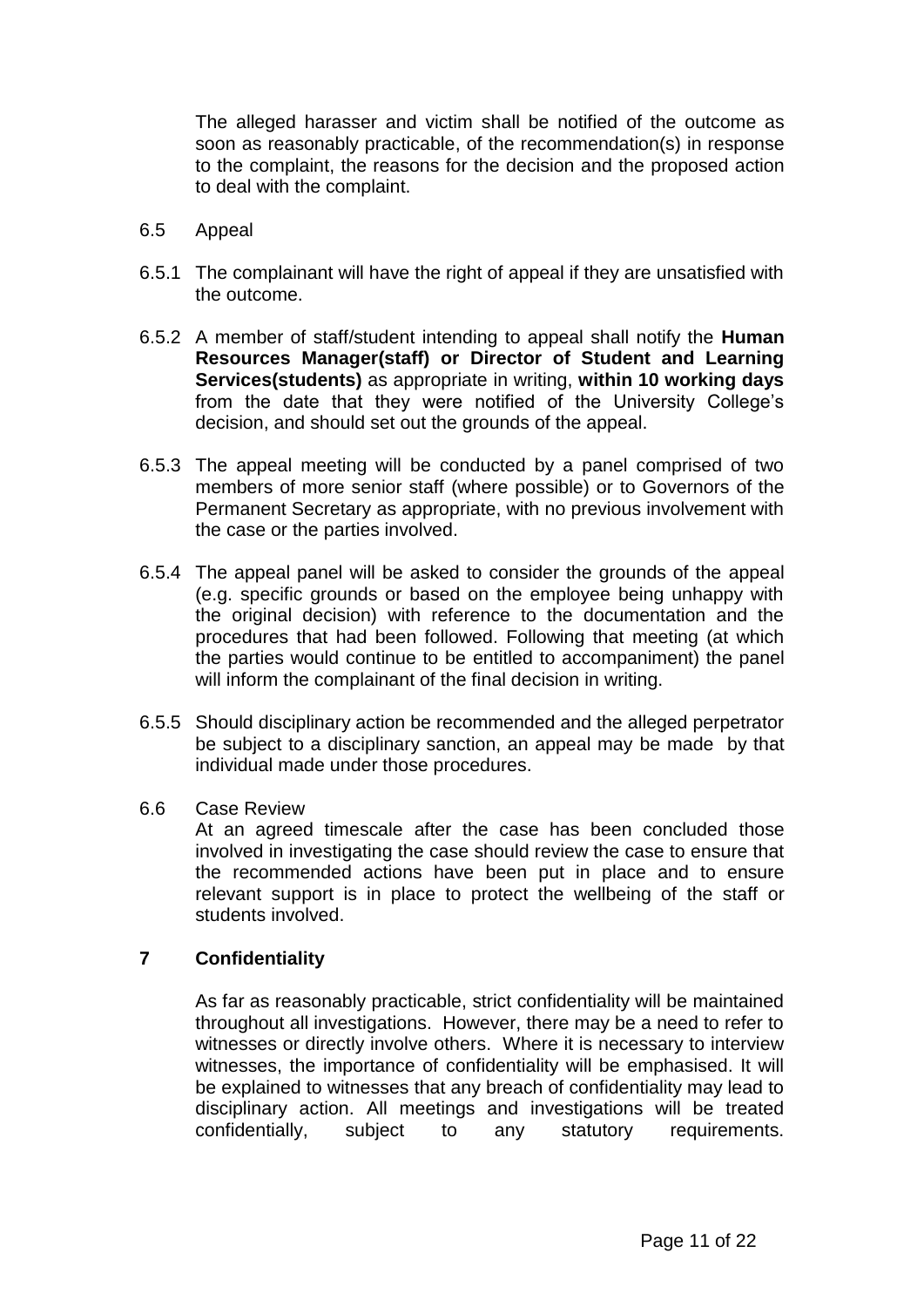#### **8 Victimisation**

- 8.1 If an individual makes a complaint of harassment in good faith, s/he and anyone who gives evidence in support of the complaint will be protected from any form of victimisation as a result of having made the complaint, whether or not it is upheld.
- 8.2 Victimisation means treating someone less favourably because that individual has
	- made a complaint; or
	- perhaps is likely to make a complaint; or
	- may be helping someone else who is making a complaint.
- 8.3 Victimisation will not be tolerated. Any complaints of victimisation should be raised and dealt with in accordance with this policy.

#### **9 Criminal Offences and Legislation**

- 9.1 Staff and students have a right to exercise their legal rights so as to protect themselves in cases where a criminal offence may have been committed.
- 9.2 If a criminal offence such as harassing phone calls, physical assault, indecent exposure or rape takes place nothing in any of the College's policies is intended to prevent or dissuade an individual from contacting the Police.
- 9.3 Where an incident has occurred which may constitute a criminal offence, matters relating to a member of staff should be reported by contacting the **Human Resources Manager** or those relating to a student by contacting the **Director of Student and Learning Services**  who will have been trained to provide support if such an incident is reported. A matter can be reported by the alleged victim or a witness. Advice on options will be provided. Should incidents be reported to a tutor or line manager the issue should be referred to the relevant member of staff.
- 9.4 The University College will contact the police only with the alleged victim's consent except in circumstances where there is a risk of serious harm to the individual or someone else. In such cases the alleged harasser/bully may be put on a precautionary suspension or other precautionary measures may be taken accordance with the Staff or Student Disciplinary procedures. Precautionary action must be reasonable and proportionate.
- 9.5 Where the matter is the subject of criminal investigations the criminal process will take priority. Internal processes will be suspended until the criminal process has concluded. However action may be taken under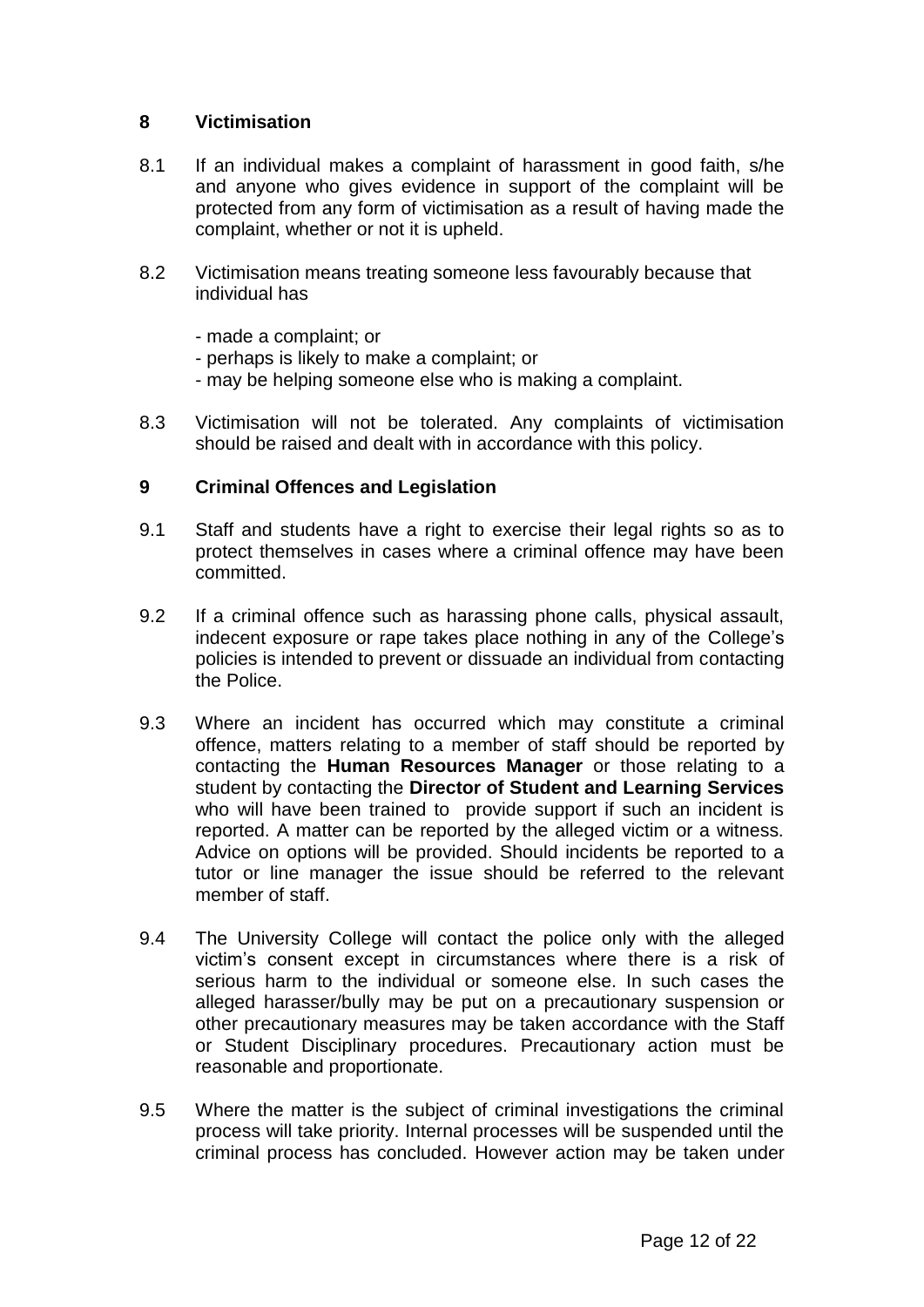this policy where the case is based upon facts and matters which are different to those which are being dealt with in criminal proceedings.

### **10 Vexatious or Malicious Complaints**

10.1 The Dignity at Work and Study Policy exists to provide a fair means of resolving genuine complaints. Complaints of harassment or bullying are treated seriously by the College. The raising of unfounded allegations for mischievous or malicious purposes will be viewed as grounds for possible disciplinary action.

#### **11 Anonymous Reports**

Reports made anonymously will be investigated. However it should be noted that without full information and independent witnesses there is may be insufficient information to proceed.

#### **12 Counselling Advice**

- 12.1 Counselling may be offered to the person who has been harassed or bullied or to individuals against whom a complaint has been made but has been unfounded.
- 12.2 The University College has commissioned the provision of a free independent confidential and professional counselling service for staff and students though Inspire (see appendix 4 for contact details).
- 12.3 Professional counsellors are fully qualified and experienced in a wide range of issues including bullying and harassment. Counselling is provided by telephone and face to face.

## **13 Monitoring**

13.1 Stranmillis University College will monitor all formal complaints of harassment and bullying. The Human Resources Manager will provide an annual report on the numbers and nature of cases to the Senior Management Team and Governing Body on an annual basis.

## **14 Communication of Policy and Training**

- 14.1 Training will be provided to all staff on this policy. Staff will be required on an annual basis to acknowledge in writing that they understand the policy and the process for referring students or staff member to the relevant staff should an incident be reported to them. Special training will be provided to those who have specific roles under this policy, such as those who may be required to investigate complaints, staff who are required to provide advice and Equality Advisors.
- 14.2 Students will be provided with training under this policy as part of their induction.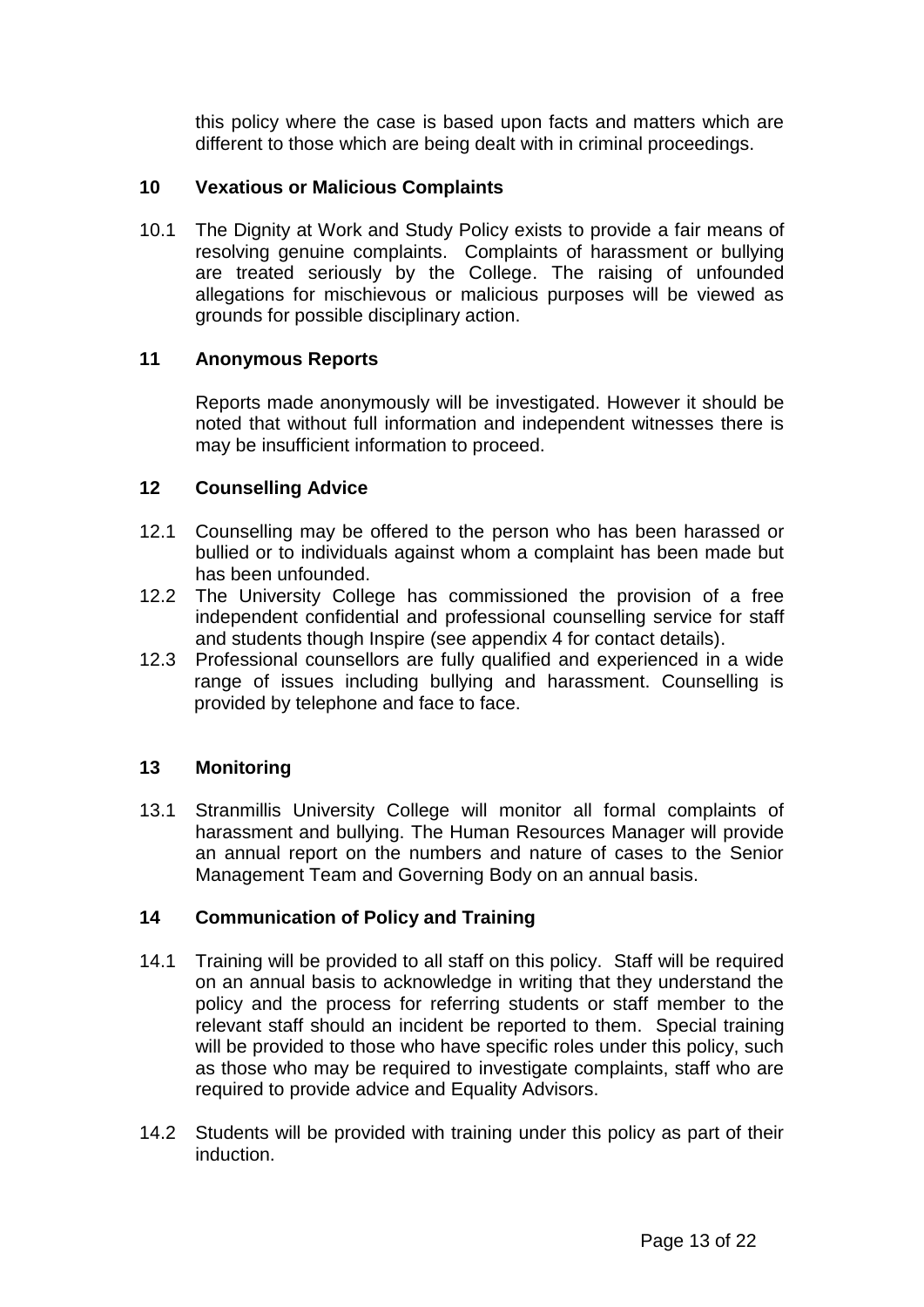14.3 The Student Support Service and Human Resources Department will work with the Student Executive and/or trade unions to produce user friendly flyers, posters and web information to accompany this policy and other initiatives to raise awareness.

#### **15 Data Protection**

Documentation relating to investigations under the Dignity at Work and Study Procedure will be subject to the provisions of the Data Protection Act 1998 (DPA). Documents will be retained for a period of two years.

#### **16 Review**

This policy, developed in consultation with recognised unions and approved by the Governing Body will be reviewed every three years from the date of approval by the Governing Body or as otherwise required due to legislative changes.

Dr Anne Heaslett Date: June 2017 Principal **Principal** Review Date: June 2020 For distribution to: All Staff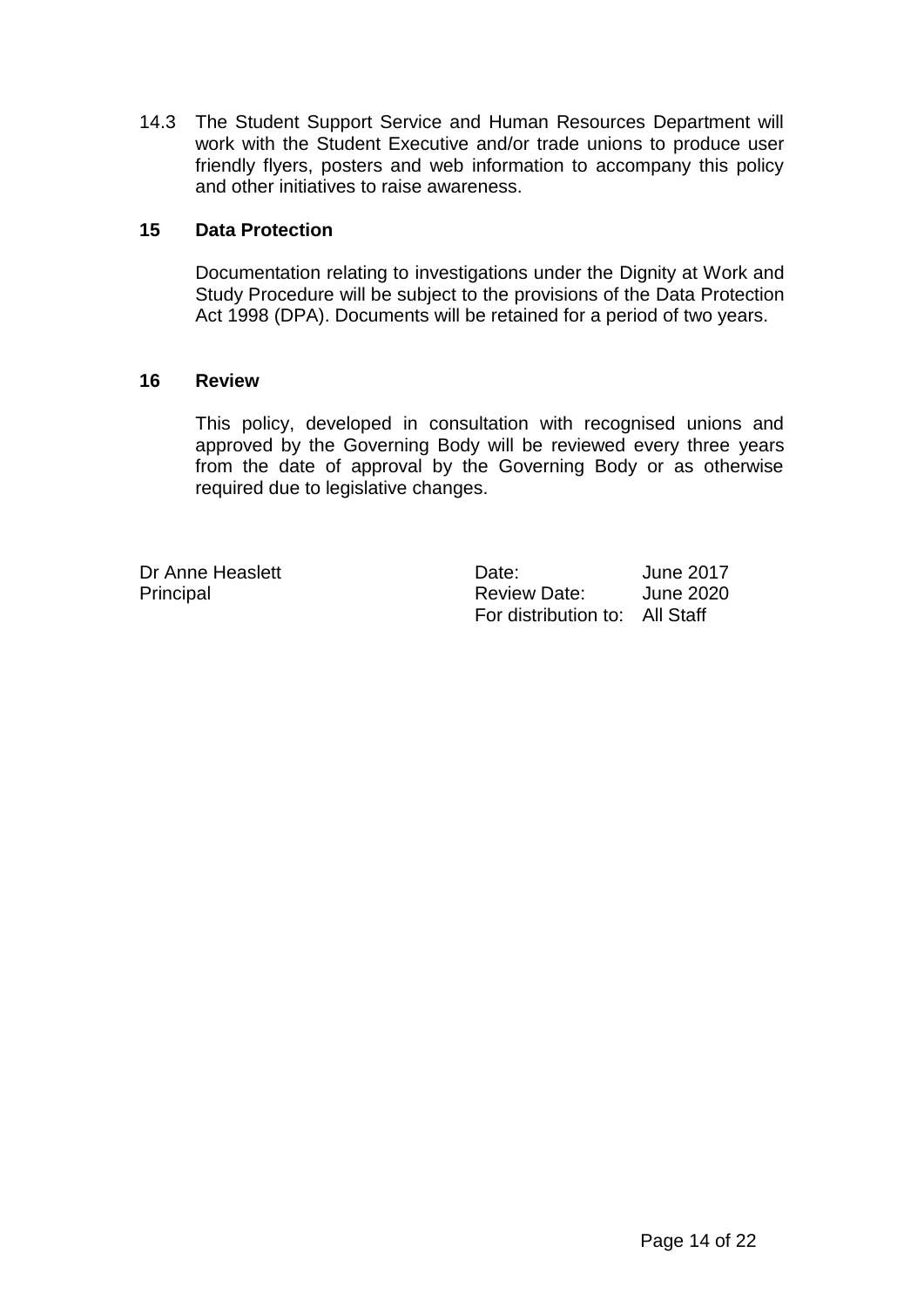## **Appendix 1**

Examples of Behaviour which may amount to bullying or harassment

Harassment related to Sex or Sexual Harassment

- unwanted physical contact
- display of sexist pin-ups or pornographic material
- unwelcome advances, attention, invitations or proposals
- sexual innuendo
- suggestive comments, looks or attitudes or jokes
- **stalking**
- ridicule of a person who is gender re-assigning

#### Racial Harassment:

- name calling or ridicule resulting from cultural differences
- verbal abuse
- racist jokes
- **F** references to an individual's skin colour
- unnecessary comments or intrusive questioning about racial issues or origins

#### Harassment on Grounds of Disability or Health:

- **uninvited, patronising or unnecessary assistance**
- prejudging an individual's capabilities without reference to them
- excluding a person with a disability from social events or meetings
- **•** offensive behaviour relating to HIV or AIDS
- offensive language, mockery, taunts or jibes

## Harassment Relating to Sexual Orientation:

- homophobic comments or jokes
- innuendo or gossip
- expressing stereotypical assumptions
- **threats of disclosing sexual orientation**

## Harassment Relating to Age:

- derogatory remarks or behaviour
- expressing prejudicial assumptions about abilities based on age

#### Harassment on the Grounds of Religious or Political Affiliation or Conviction:

- treating an individual unfavourably because of their membership or non-membership of a Trade Union
- **EXECUTE:** embarrassing or derogatory comments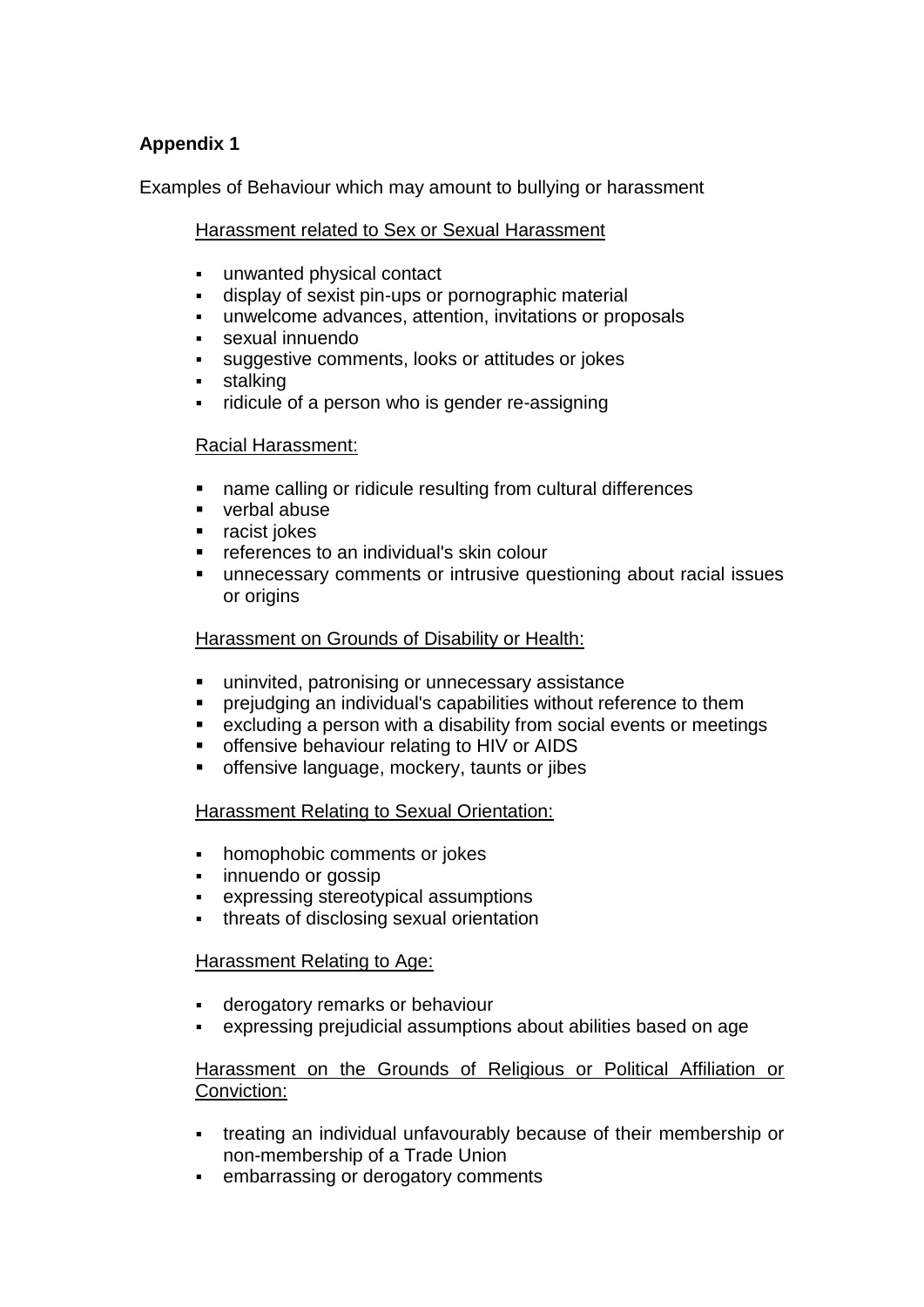- drawing unwelcome attention to an individual's religious or political convictions
- religious or political jokes
- display of pin-ups/posters, graffiti, obscene gestures, flags, emblems

## Personal Harassment:

- spreading malicious rumours
- insulting remarks about personal appearance or personal circumstances
- bullying an individual because of personal dislike or personality clash
- **EXEDEE IN A** indiscriminate bullying because of own levels of workload, pressure or stress
- procuring or sending inappropriate/offensive material via e-mail or the internet. (Staff and students should be aware that internet use and the content of e-mails may be monitored and recorded centrally - please see Acceptable Use of IT and User Guidance Notes for further information. Both of these are available on the College website and form part of the process of logging into a user account.)

#### Bullying:

- **shouting and sarcasm**
- abuse of power, position or knowledge
- **threats relating to academic progression, promotion or ongoing** employment
- continually setting objectives with impossible deadlines or setting unachievable tasks
- excessive and unwarranted supervision or monitoring
- inappropriately removing duties and/or responsibilities
- derogatory remarks or unwarranted criticism
- **Fig. 2** refusal to delegate, where appropriate
- taking credit for someone else's work, but failing to take responsibility if something goes wrong
- exclusion or isolation
- unreasonable refusal to co-operate, or withholding information/ deliberately supplying wrong information so that another person is less able to do their job effectively
- subjecting someone to group pressure
- physical violence violence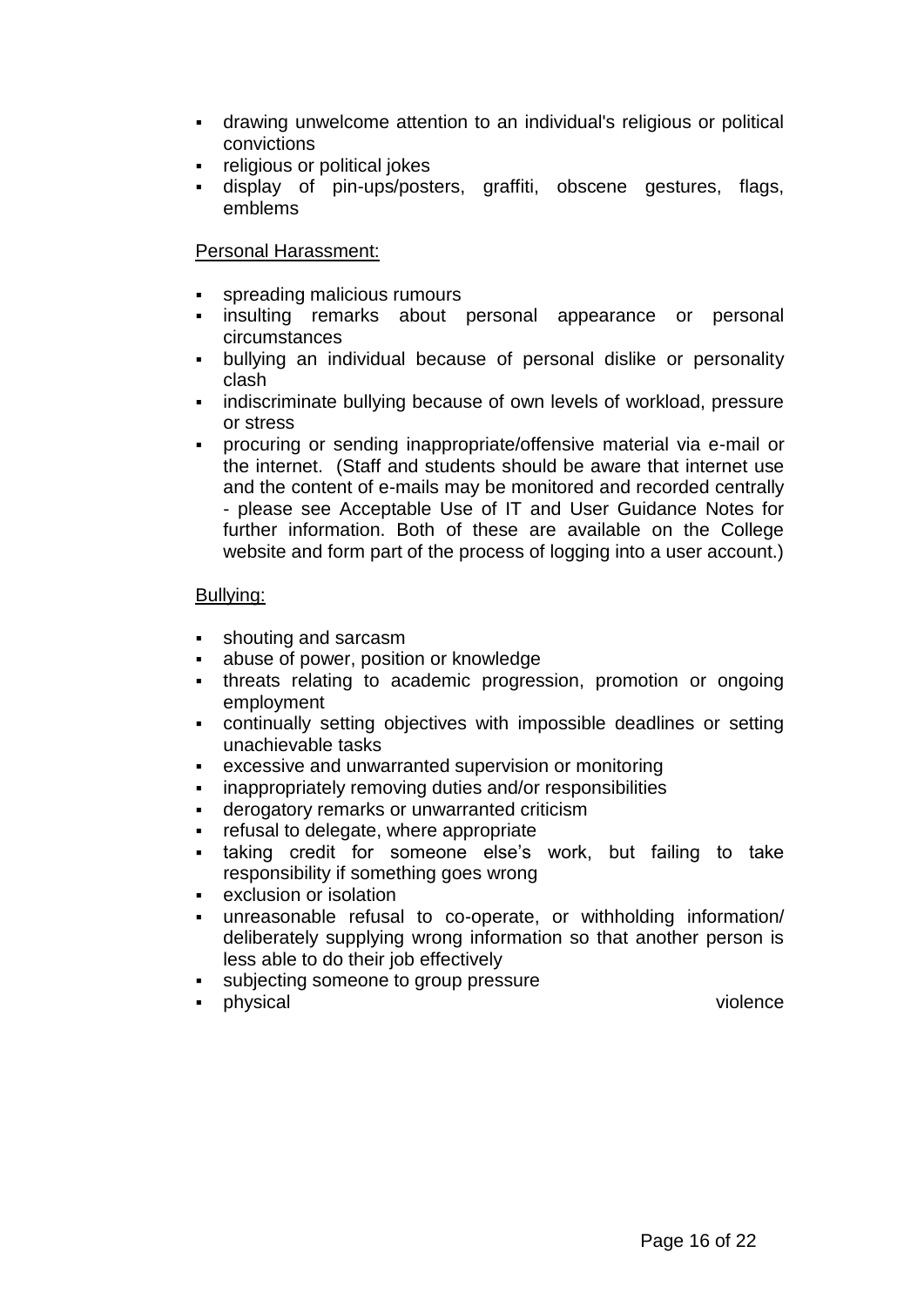## **Appendix 2**

#### **Equality Advisor Network**

The Human Resources Department will take responsibility for the recruitment and training of the volunteer Equality Advisors. A list of the current Equality Advisors and their contact details are available on the HR section of the intranet and on notice boards throughout the University College.

#### **Role of the Equality Advisor**

The primary role of the Equality Advisor is to provide expert advice at an early stage in proceedings. The Equality Advisor may act under instruction in order to apply a remedy but outside formal procedures. This may include mediating between all parties where there is mutual agreement.

Equality Advisors operate entirely outwith formal investigatory or

disciplinary procedures and have no power to sanction those who are accused of harassment or bullying. Instead they are concerned with the resolution of complaints, normally acting under instruction from the person who brings forward the initial complaint or enquiry.

Equality Advisors are available primarily to:

- provide expert advice and support to those who feel that they have been subjected to harassment and bullying
- explore the various options and forms of intervention which are available with the alleged victim
- help the person reach a decision as to the most effective course of action to pursue
- take appropriate actions to effect a remedy outside formal procedures
- be a being a listening ear

#### **How will Equality Advisors deal with those bringing forward issues and enquiries?**

The range of complaints and enquiries which an Equality Advisor is likely to deal with will be extremely varied. Therefore it is impossible to lay down hard and fast rules as to how to handle all situations. However Equality Advisors will follow the guidelines below. During the meeting with the complainant it is important to:

#### Ensure Confidentiality

From the start, the person bringing the complaint/enquiry should know that under normal circumstances, whatever is being discussed will be treated in strictest confidence. An exception to this rule may be where information is divulged which suggests that either the person or others' well-being will be at risk unless certain actions are taken (see above).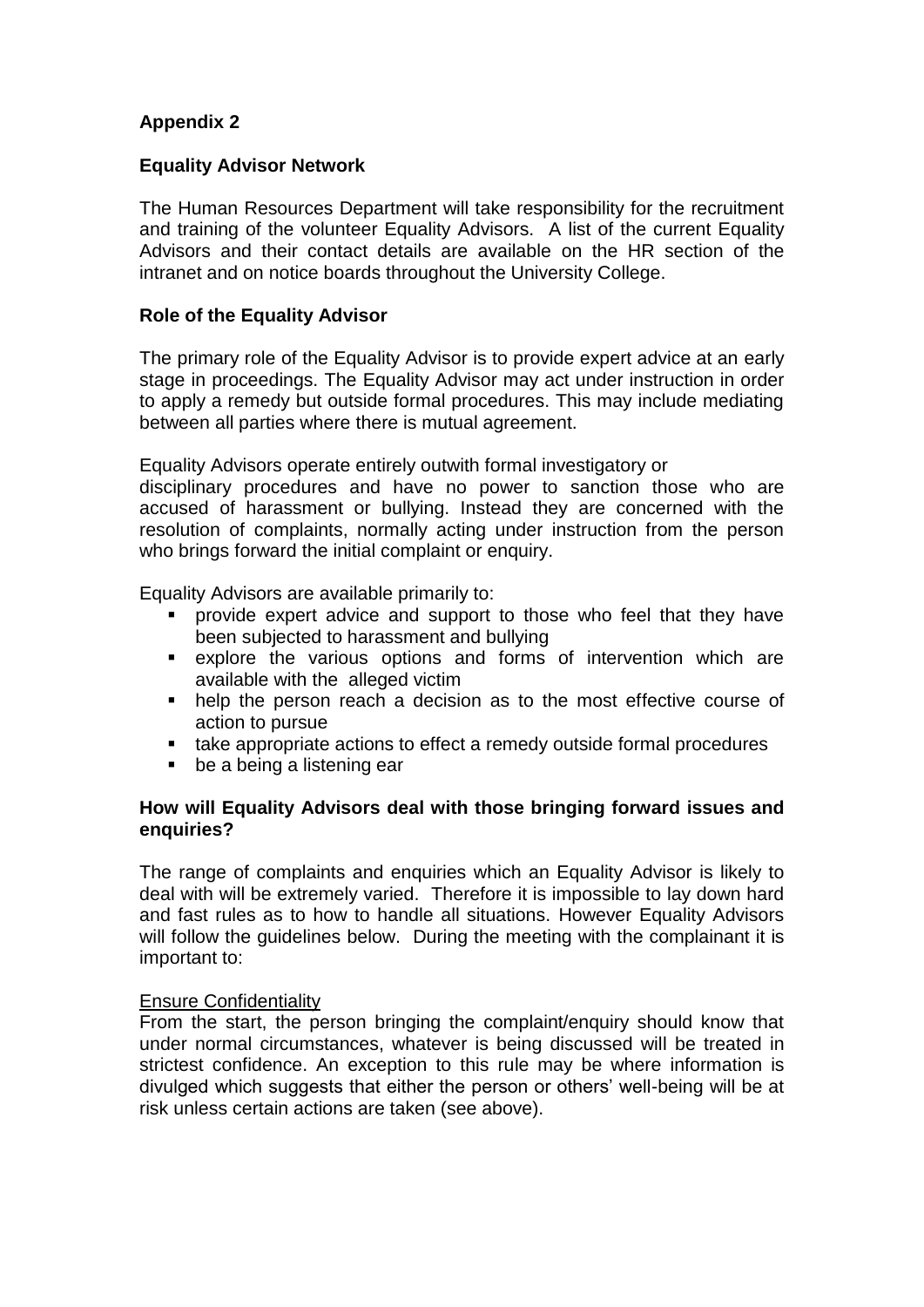#### Give Control

The Equality Advisor will emphasise that the complainant has primary control of events and that, in normal circumstances, no further action will be taken without his/her express consent.

#### Listen

The Equality Advisor will not normally offer advice until the experiences have been recounted in full. It may be necessary to ask for clarification along the way but assurance should be given that any notes will not be used to build up a record of the case but are merely an aide memoire. When the individual has presented all the information it is often useful to try to recap in order to outline a chronological summary of events.

#### Protect

The person will be reassured that by having made this initial approach s/he has already helped to protect him/herself from further trouble because at the very least someone else now knows. Also the complainant will be reassured that if s/he decides that the bully or harasser should be made aware of the nature of the complaint then s/he will be protected from any further victimisation.

#### Be Non-judgmental

Individuals bringing complaints may feel themselves to be on trial and feel somehow responsible or guilty. The Equality Advisor is not passing judgment nor is s/he acting as an investigative officer. Instead, the Equality Advisor's role is to listen to the story, to offer advice as to how to best move forward and then to help take positive steps towards a resolution. It must be borne in mind that there will always be various perspectives on each case and an emotional engagement with any one perspective is not likely to facilitate a successful resolution. The Equality Advisor will therefore remain objective and listen to the facts

#### Empower

The Equality Advisor will not say outright what should or should not be done but instead should present the various alternatives and talk through the likely consequences. These may range from the Equality Advisor or a colleague making an informal approach to the harasser or bully, to more formal actions involving a line manager, human resources, external agencies should s/he wish. The way in which an interview with an alleged harasser or bully could be handled in order to protect the safety and/or identity of the complainant will be explained.

#### **Support**

Having already approached a third party (i.e., the Equality Advisor) it is unlikely that the person will now want to be told how s/he should deal with the problem individually, although this may be what the person explicitly says s/he wants. If this is so then possible scenarios and how s/he can deal with situations more effectively in the future can be explored.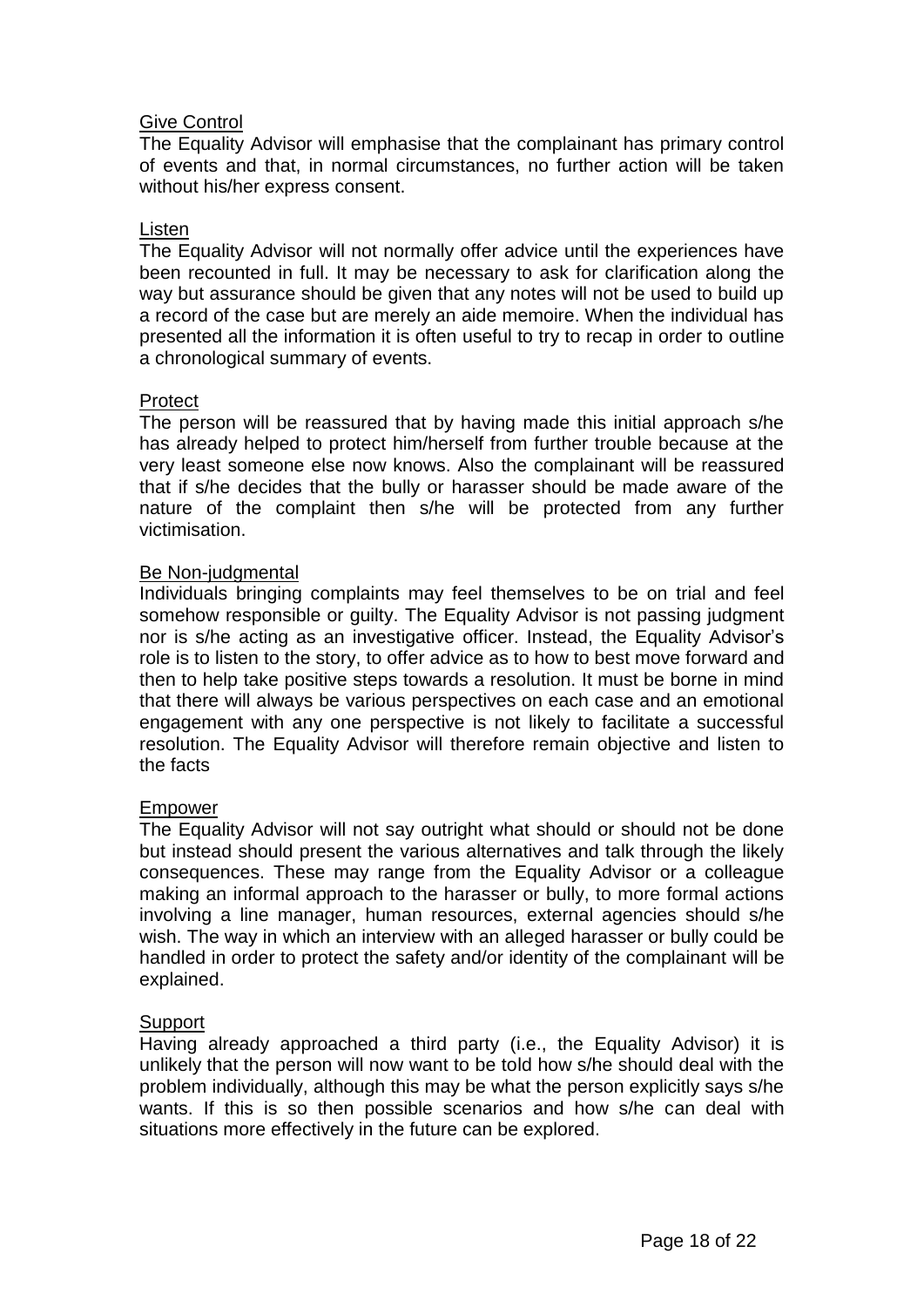#### Look Forward

Before the person leaves the initial meeting a time and date for the next meeting will be arranged and a list of actions to take place before that meeting should be agreed. The person will be informed that if s/he needs to talk in the meanwhile then this will be made possible.

#### Record

A record of this meeting is kept, in case there be a subsequent and related action which makes the content of the original enquiry significant (see below).

#### Next Steps

Following the meeting with the complainant, if the Equality Advisor is unsure as to how best to proceed then it may be useful to call a meeting of one or more of the Equality Advisory team to discuss the case, with the understanding that rules of confidentiality apply to the team as a whole. The permission of the complainant should be sought before talking to others, however discretely.

#### Reporting and Record Keeping

The Equality Advisors will be required to prepare an annual report to the Human Resources Manager which will be shared with the Senior Management Team and the Governing Body detailing the number of cases which have come forward, the types of incident involved and the outcomes of the cases. The individual case forms held by Advisors will not be made available to management. However, should a case be formally investigated then any materials may be discoverable.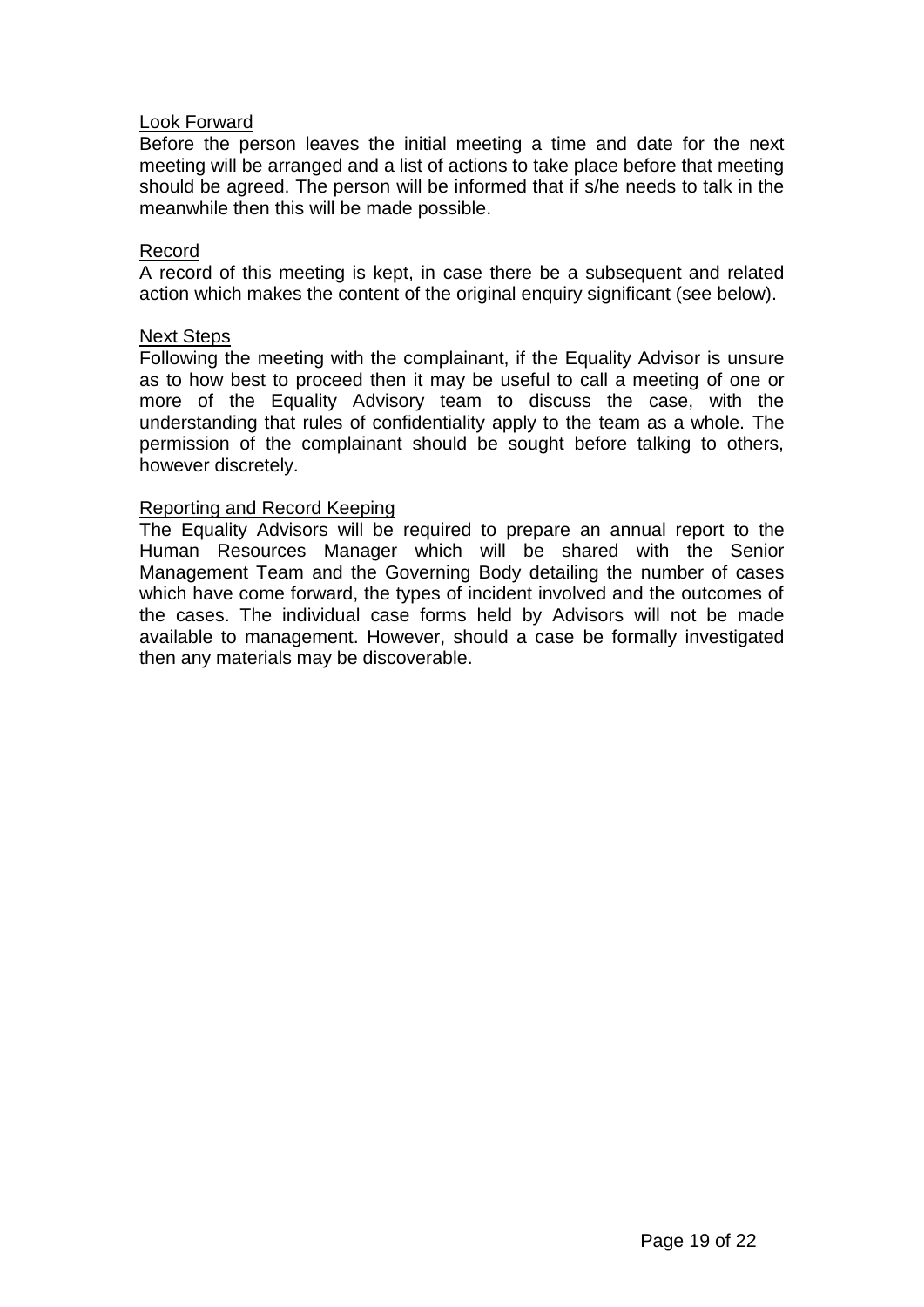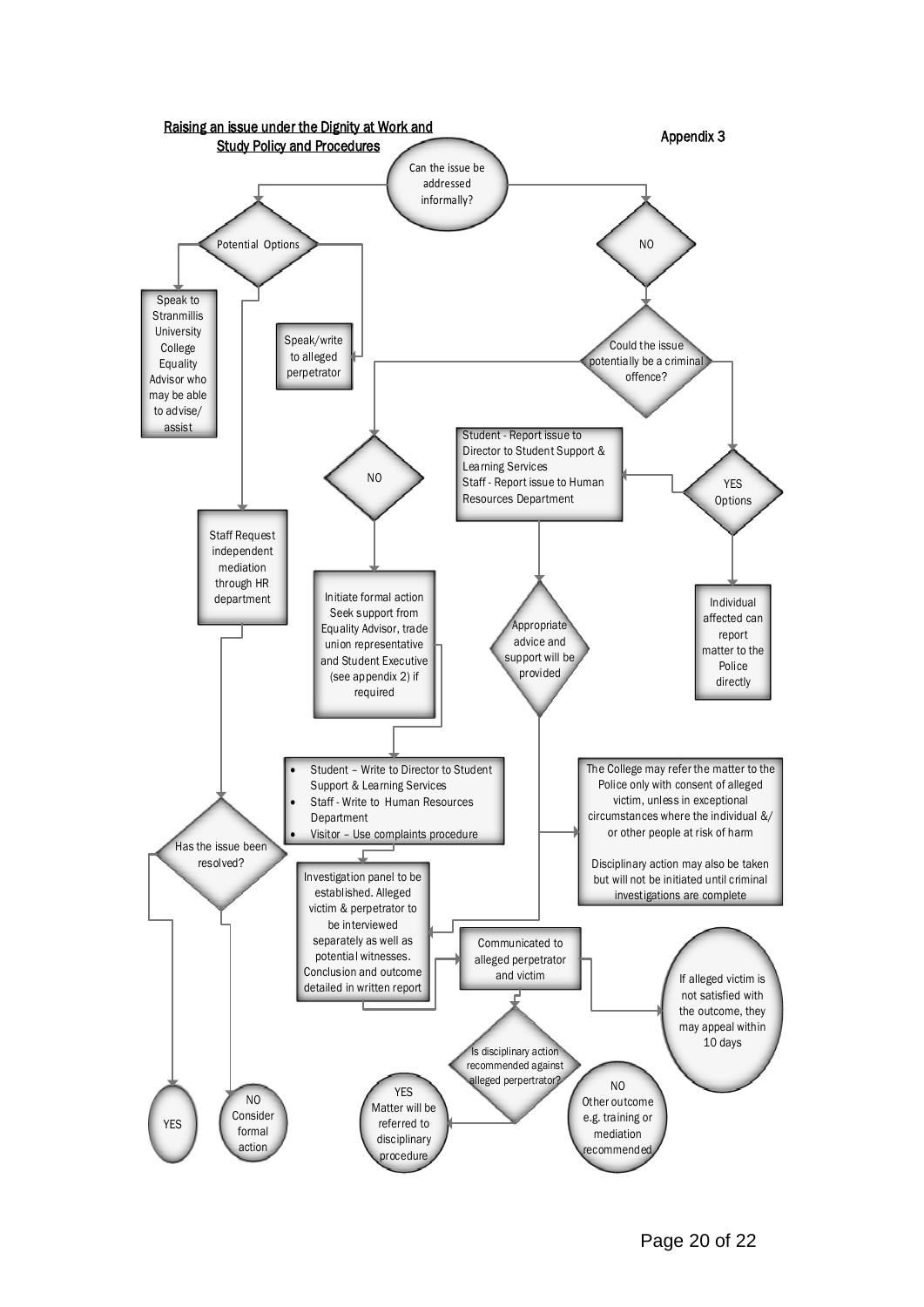## **Appendix 4 Useful Contacts**



<https://www.inspirewellbeing.org/workplaces>

T: 0800 389 5362 email: [workandstudy@inspirewellbeing.org](mailto:workandstudy@inspirewellbeing.org)



<http://www.lifelinehelpline.info/page/contacting-lifeline>



<http://www.samaritans.org/branches/belfast>

T: 116 123 (free to call) or 028 9066 4422 (local call rates)



<https://www.womensaidni.org/24-hour-domestic-sexual-violence-helpline/>

## Email: **[24hrsupport@dvhelpline.org](mailto:24hrsupport@dvhelpline.org)**



<http://www.nationalbullyinghelpline.co.uk/employees.htm>